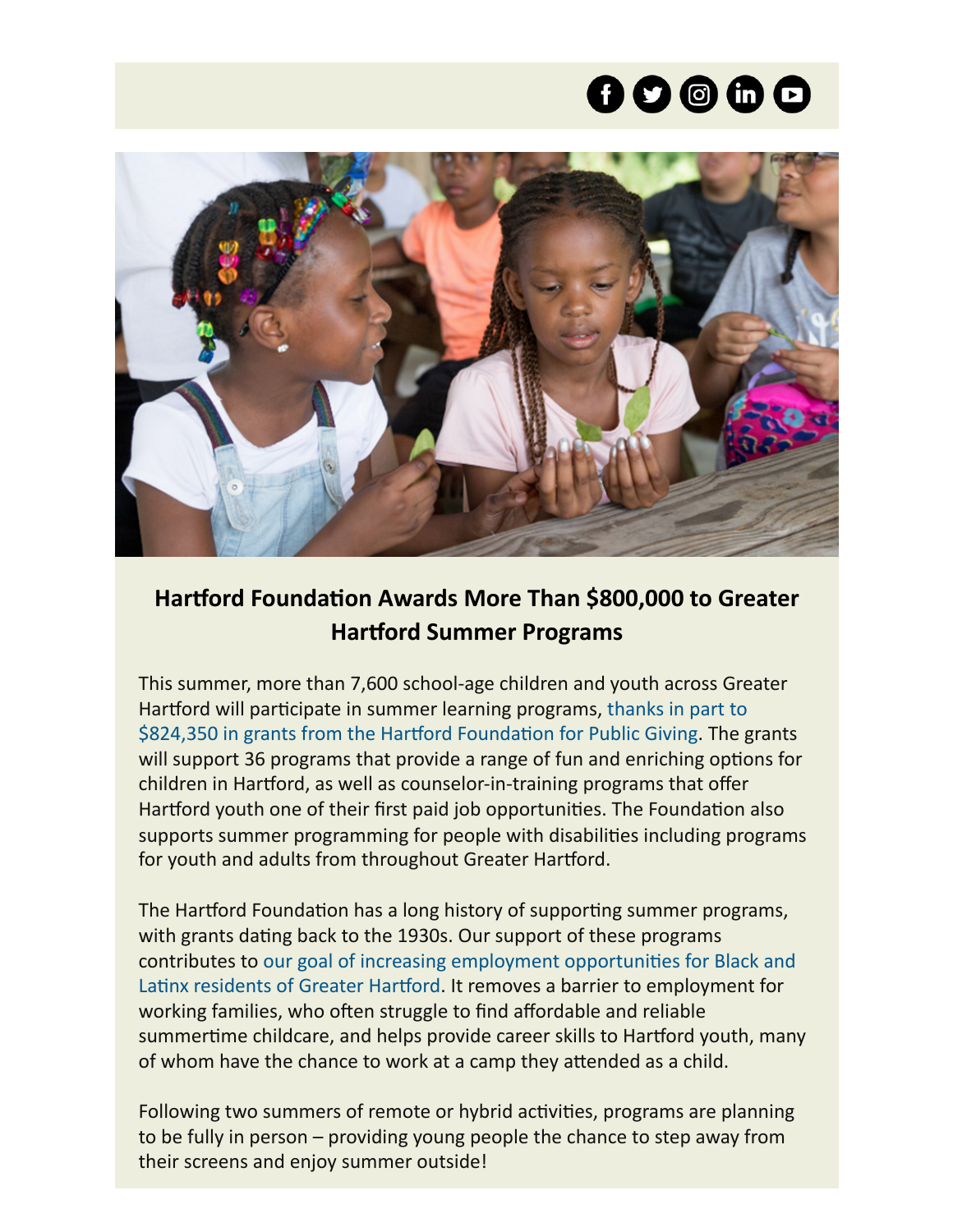To help families discover and apply for summer programs, the Foundation awarded a grant to the Connecticut Afterschool Network to develop an updated online Summer Program Directory. Visit **[CTYouthDirectory.org](https://ctyouthdirectory.org/)** to search for summer program opportunities near you.

## **Read more:**

[Hartford Foundation for Public Giving grants \\$825,000 to summer camps,](https://www.courant.com/news/connecticut/hc-news-hartford-foundation-summer-program-grants-20220511-gk53b3wwmnbtngdb2feme76nki-story.html) learning and job programs (*Hartford Courant*)



# **Jay Williams Testifies Before U.S. House of Representatives Committee on Economic Disparity & Fairness in Growth**

On Wednesday, May 11, Hartford Foundation President and CEO Jay Williams was featured in a hearing convened by the U.S. House of Representatives' Select Committee on Economic Disparity & Fairness in Growth in Washington, D.C. This hearing focused on strategies the federal government could use to support left-behind urban and rural communities. He spoke about the importance of ensuring that local residents play an active role in the creation of solutions to bring [growth and prosperity to their communities.](https://youtu.be/TPhUlO7n2m0?t=1160) **Watch video of Jay's testimony.**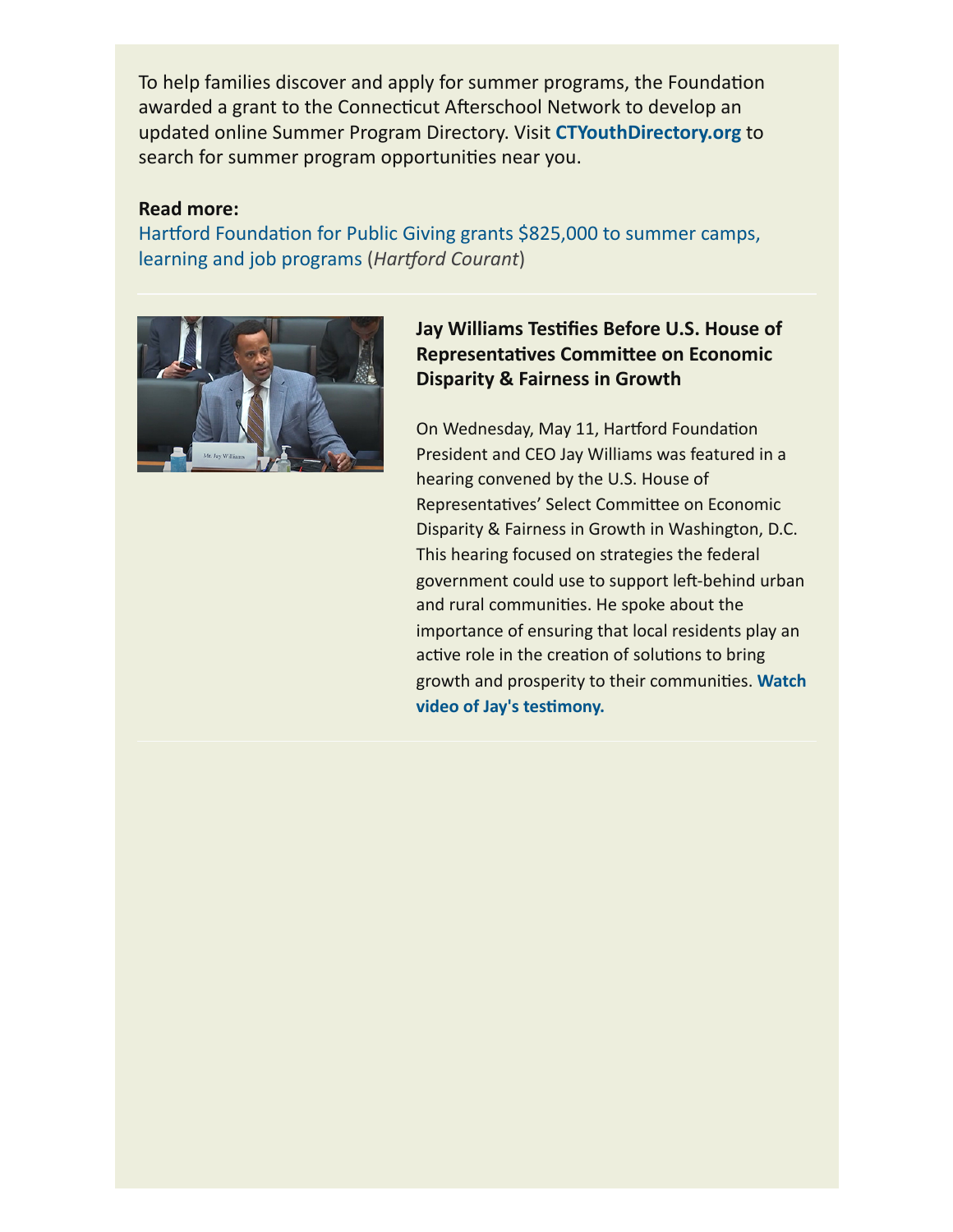

*Artist Andriena Baldwin painted the mural at the Hartford Intersection of Hope Garden as part of a 2021 Love Your Block project (Defining Studios photo)*

# **"Love Your Block" 2022 Grants Announced**

The City of Hartford and the Hartford Foundation for Public Giving announced this year's recipients of **Love Your Block** grants, awarded to projects proposed by community members to beautify Hartford neighborhoods. This latest round of grants committed more than \$225,000 to fund 21 unique projects in 15 different neighborhoods. These beautification efforts help create a more vibrant Hartford, but just as importantly, they engage community members and instill a sense of civic pride. Residents who have participated in [past beautification projects](https://www.hartfordct.gov/Government/Departments/Mayors-Office/Mayor-Initiatives/LoveHartford/LYB-Hartford#section-3) have told us that it changed the way they look [at their own neighborhoods – and made them want to do even more.](https://www.hfpg.org/what-we-do/new-and-noteworthy/city-of-hartford-and-hartford-foundation-announce-2022-love-your-block-grants-for-neighborhood-improvement-projects) **Read about the Love Your Block 2022 grants and the projects they'll fund.**



*Photo by Keith Claytor, TimeFrozen Photography*

## **Donor Story: The Berkins Family Fund**

Andréa Hawkins and Doug Barber have been making a difference in Greater Hartford for more than half a century. After a career in the nonprofit world, in 2015, the couple opened Berkins Blend Cafe, an independent coffee shop that would later expand to multiple locations.

Andréa and Doug chose to open the Berkins Family Fund as a gift to each other. The fund will support